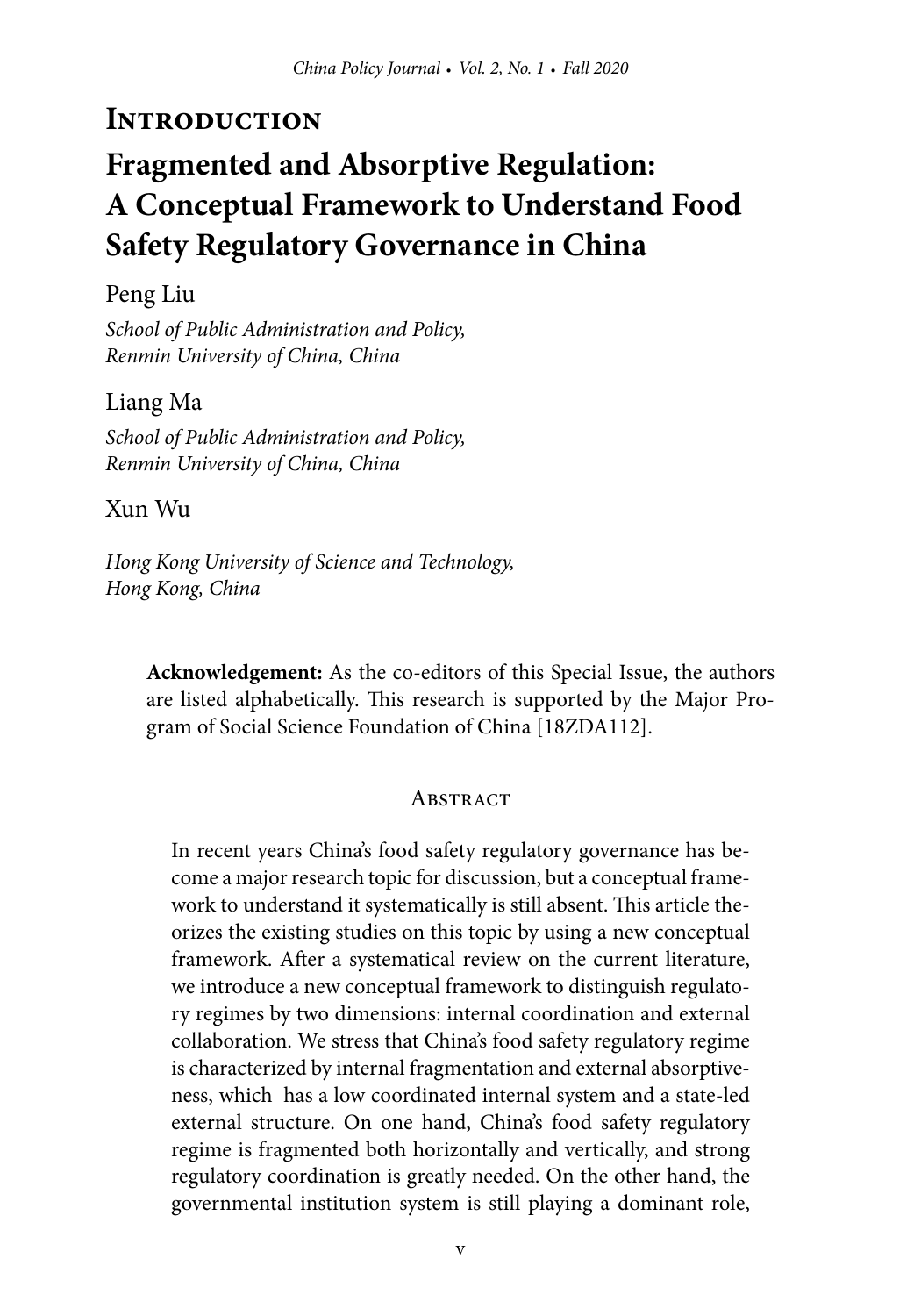### *China Policy Journal*

and the voices of market and social organizations are still weak in the regulatory process. This conceptual framework does not only make sense to explain China's food safety regulation, but also is insightful to understand regulatory reforms in other sectors and contexts. It can also shed light on the future development of China's food safety regulatory governance. As the introduction piece of this special issue, we also introduced the five articles and then discussed their relevance to this conceptual framework.

*Keywords:* Food safety; regulatory regime; internal coordination; external collaboration; China

# **Regulación fragmentada y absorbente: un marco conceptual para comprender la gobernanza regulatoria de la seguridad alimentaria en China**

### Resumen

En los últimos años, la gobernanza reguladora de la seguridad alimentaria de China se ha convertido en un tema de investigación importante para el debate, pero aún no existe un marco conceptual para comprenderlo de manera sistemática. Este artículo teoriza los estudios existentes sobre este tema utilizando un nuevo marco conceptual. Luego de una revisión sistemática de la literatura actual, presentamos un nuevo marco conceptual para distinguir los regímenes regulatorios en dos dimensiones: la coordinación internacional y la colaboración externa. Destacamos que el régimen regulador de la seguridad alimentaria de China se caracteriza por la fragmentación interna y la capacidad de absorción externa, que tiene un sistema interno poco coordinado y una estructura externa dirigida por el Estado. Por un lado, el régimen regulador de la inocuidad de los alimentos de China está fragmentado tanto horizontal como verticalmente, y es muy necesaria una fuerte coordinación regulatoria. Por otro lado, el sistema de instituciones gubernamentales sigue desempeñando un papel dominante y las voces del mercado y las organizaciones sociales aún son débiles en el proceso regulatorio. Este marco conceptual no solo tiene sentido para explicar la regulación de seguridad alimentaria de China, sino que también es útil para comprender las reformas regulatorias en otros sectores y contextos. También puede arrojar luz sobre el desarrollo futuro de la gobernanza reguladora de seguridad alimentaria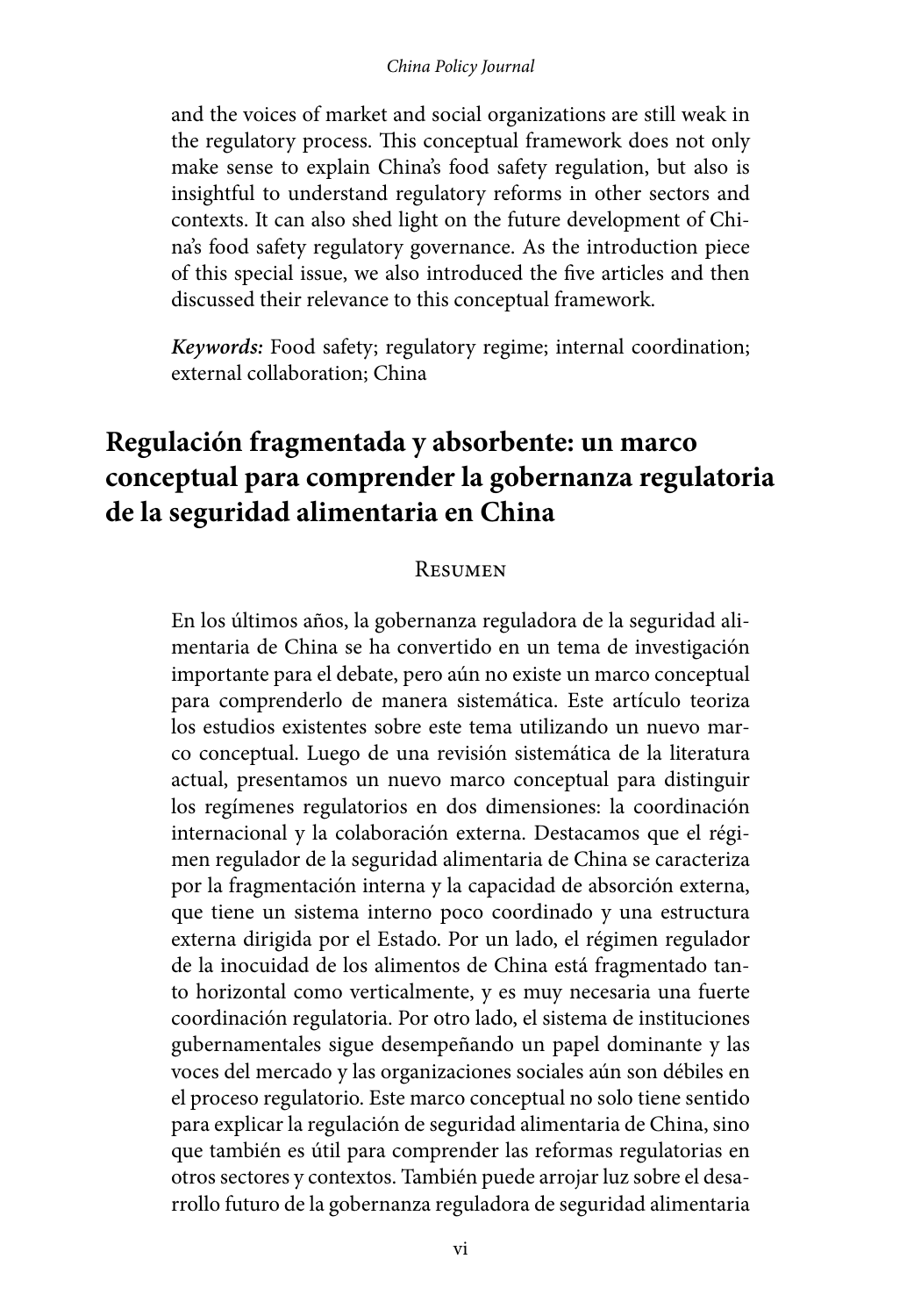de China. Como parte de la introducción de este número especial, también presentamos los cinco artículos y luego discutimos su relevancia para este marco conceptual.

*Palabras clave:* Seguridad alimenticia; régimen de regulación; coordinación interna; colaboración externa; porcelana

碎片化的吸纳式监管:一项分析中国食品安全监管治理 的概念框架

### 摘要

近年来,中国的食品安全监管治理已成为一个重要的研究探 讨主题,但仍然缺失的是一个对其加以系统性理解的概念框 架。本文通过提出一项新的概念框架,对关于该主题的现有 研究进行理论化。对现有文献进行系统性综述后,我们引入 一项新的概念框架,从两个维度区分监管制度:内部协调和 外部协作。我们强调,中国的食品安全监管制度具有内部碎 片化和外部吸纳性(external absorptiveness)两个特征,这种 制度拥有一个低协调程度的内部系统和一个由国家领导的外 部架构。一方面,中国的食品安全监管制度在水平和垂直方 向都呈现碎片化,并且特别需要强有力的监管协调。另一方 面,政府制度系统仍然发挥主导作用,并且市场和社会组织 的意见在监管过程中仍然影响力不足。该概念框架不仅能解 释中国的食品安全监管,并就理解其他部门和情境中的监管 改革而言也具有意义。该框架还能阐述中国食品安全监管治 理的未来发展。作为本期特刊的导论, 我们还介绍了5篇文 章,并探讨了这5篇文章对该概念框架的相关性。

关键词:食品安全,监管制度,内部协调,外部协作,中国

# **1. Introduction: Food Safety Regulatory Governance in China**

S the most populous develop-<br>ing country in the world, Chi-<br>ha has regarded food security ing country in the world, China has regarded food security and safety as a predominant issue for its socioeconomic development and social governance. After a series of notorious scandals since 2000, especially the melamine milk powder incident in 2008, food safety has become one of the highest social problem Chinese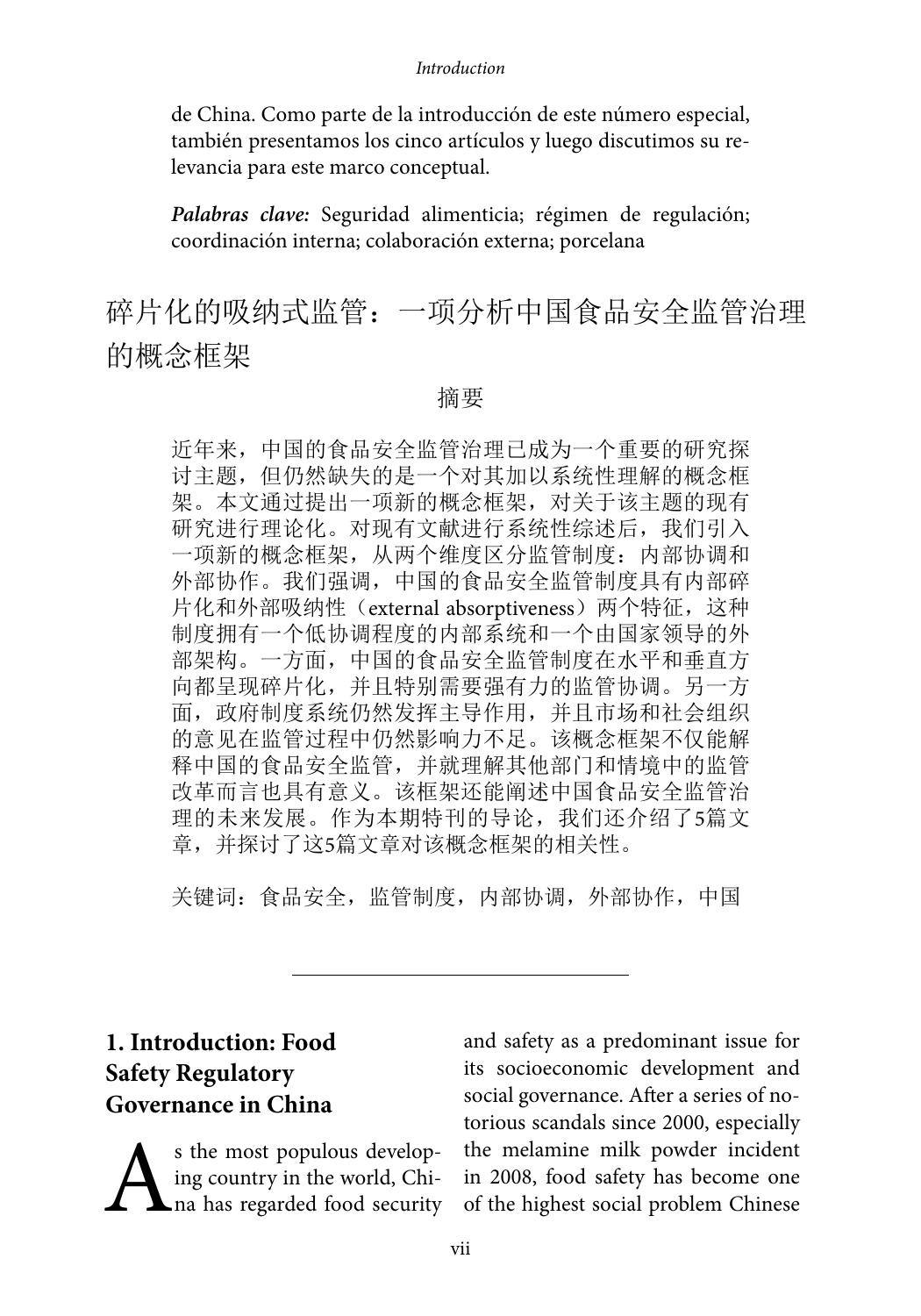citizens are concerned about (Yasuda, 2018; Liu & Ma, 2016). Unsafe food has definitely brought possible risks not only to people's life quality, but also to the legitimacy of its state governance (Wu, Yang, & Chen, 2017). Therefore, President Xi Jinping has acknowledged the significance of food safety regulation to the ruling party's long-term governing capacity and legitimacy, to the extent that he instructed the governance of the country's food safety system to be based on a 'four-strictest' principle: the strictest possible safety standards, regulation, penalty, and accountability.<sup>1</sup> In addition, as one of the largest world food producers, China exports billions of tons of foods to other countries and regions every year. The effectiveness of China's food safety regulatory governance will also impact the global food supply chain and public health.

To tackle with dual political and economic pressures from domestic and abroad, Chinese government set about reorganizing its food safety regulatory regime and strengthen regulatory policy enforcement in 2013. Two rounds of regime remodeling were carried out to make its formerly fragmented structure more coordinated in 2013 and 2018. Nowadays, the State Administration for Market Regulation (SAMR) has become the most important regulator in food safety together with two other supporting agencies:, the Ministry of Agriculture and Rural Affairs (MARA)

and the National Health Commission (NHC). Meanwhile, while first enacted in 2009, the Food Safety Law (FSL) was amended quickly to toughen its standards, regulations, penalties and accountability in 2015 and 2018. On one hand, food producers, manufacturers, traders, and restaurant owners have had more responsibilities imposed to ensure their products' safety. On the other hand, more regulatory power and accountability has been granted to local authorities to minimize food safety risk within their jurisdictions. Although these abovementioned policies matter, in partially improving food safety regulatory effectiveness, a series of structural factors in central-local relations, market regulation, and state-society collaboration still threaten its policy implementation effect. Therefore, food safety regulatory governance has provided a valuable window to examine the process, effectiveness, and political logic of China's state governance. Also, it generates a series of experiences and lessons for other countries and even for global health governance.

As a promising and potential research theme, food safety governance in China has attracted many scholars who have conduct insightful studies. After a careful collection and review of existing articles, we can summarize the literature into four groups with different perspectives. Firstly, a few experts explore China's food safety governance from

<sup>1</sup> "Central Conference on Rural Affairs Held; Xi Jiping and Li Keqiang Made Important Speeches [English translation]," The Central People's Government of the People's Republic of China, December 24, 2013, accessed April 22, 2019, [http://www.gov.cn/ldhd/2013-12/24/content\\_2553842.](http://www.gov.cn/ldhd/2013-12/24/content_2553842.htm) [htm](http://www.gov.cn/ldhd/2013-12/24/content_2553842.htm); "Xi Jinping's Important Instructions on Food Safety Work," News of the Chinese Community Party, accessed October 21, 2016.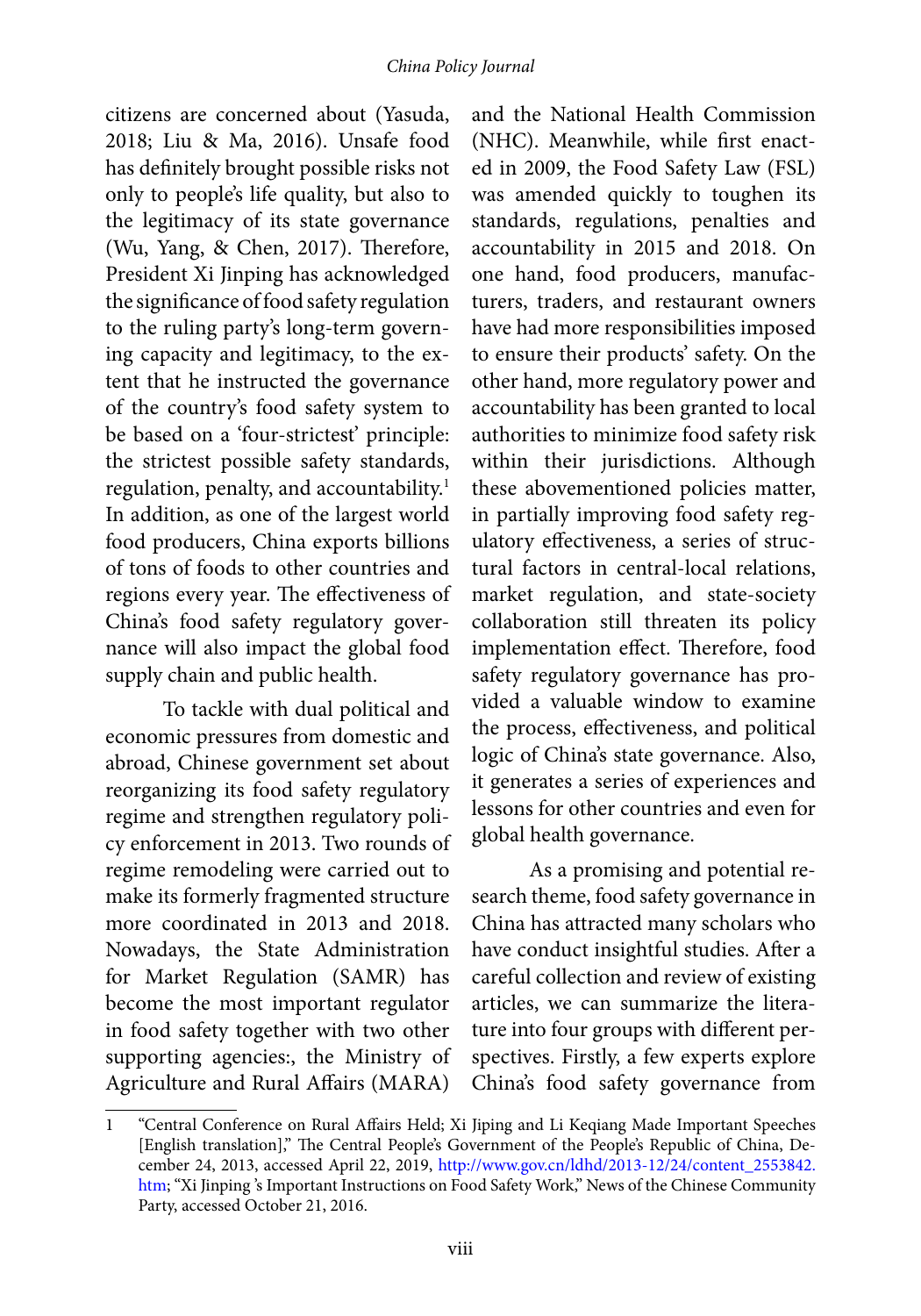the structural perspective. Liu (2010) offers an analytical framework that distinguishes three regimes in the history of China's food safety governance. He discussed the features, advantages, disadvantages, and development tracks of these regimes, and laid the groundwork for an analysis of China's emerging regulatory state. Similarly, Liu, Mutukumira, Anthony, and Chen (2019) divided the evolution of China's food safety regulatory system into five stages, claiming that it has been changed from traditional hierarchical supervision into cooperative regulation. It advances a conceptual framework to include policy stakeholders, regulatory technique, and enforcement system, stressing that consumer organizations and third-party test institutions will play more important roles in the future.

Secondly, lots of scholars focus more on striking issues such as policy-making and implementation from the policy perspective. Broughton (2010) focuses on policies and regulatory practices for aquaculture food safety in China and finds that regulations pertaining to antibiotic use are not complied with very closely. He points out the poor coordination that has partially caused regulatory problems in food safety governance and suggests that the central authority should implement more collaborations with local regulators. Han (2015) gives high praise to the newly-amended FSL, which reflects a transformation from government-centered administration to collaborative governance, and developed a series of policy suggestions on collaborative governance to promote its implementation.

Thirdly, more and more researchers have shown their interests in observing food safety governance in China from the international comparison dimension. After a general and theoretical narration based on international experiences, Yasuda (2015, 2018) contributes scholarship on food safety regulation failure in China to the politics of scale, and emphasizes that its massive production system, unwieldly bureaucracy, and geographic size bring fundamental policy challenge. Therefore, it is suggested that China's food safety regulatory reform should change its traditional unitary system and adopt a multilevel governance strategy to avoid regulatory failure. By means of comparing China's and Europe Union's (EU) food safety regulatory systems from the perspective of co-regulation, Chen, Wang, and Song (2017) argue that the public-private partnership model adopted by the EU's food safety regulatory system caould help strengthen China's food regulatory regime. They indicate that the success of co-regulation in the food regulatory system would bring significant benefits and opportunities for China, and argue that China should improve the private sector's effectiveness in co-regulating food safety.

Finally, there is a new trend to explain regulatory phenomena from the behavioral and cultural perspective. Being different from the mainstream literature on regulatory policies or institutions, Zhang and co-authors (2015) focus on how to rebuild consumers' trust in food safety in China. Taking Beijing as thea case study, they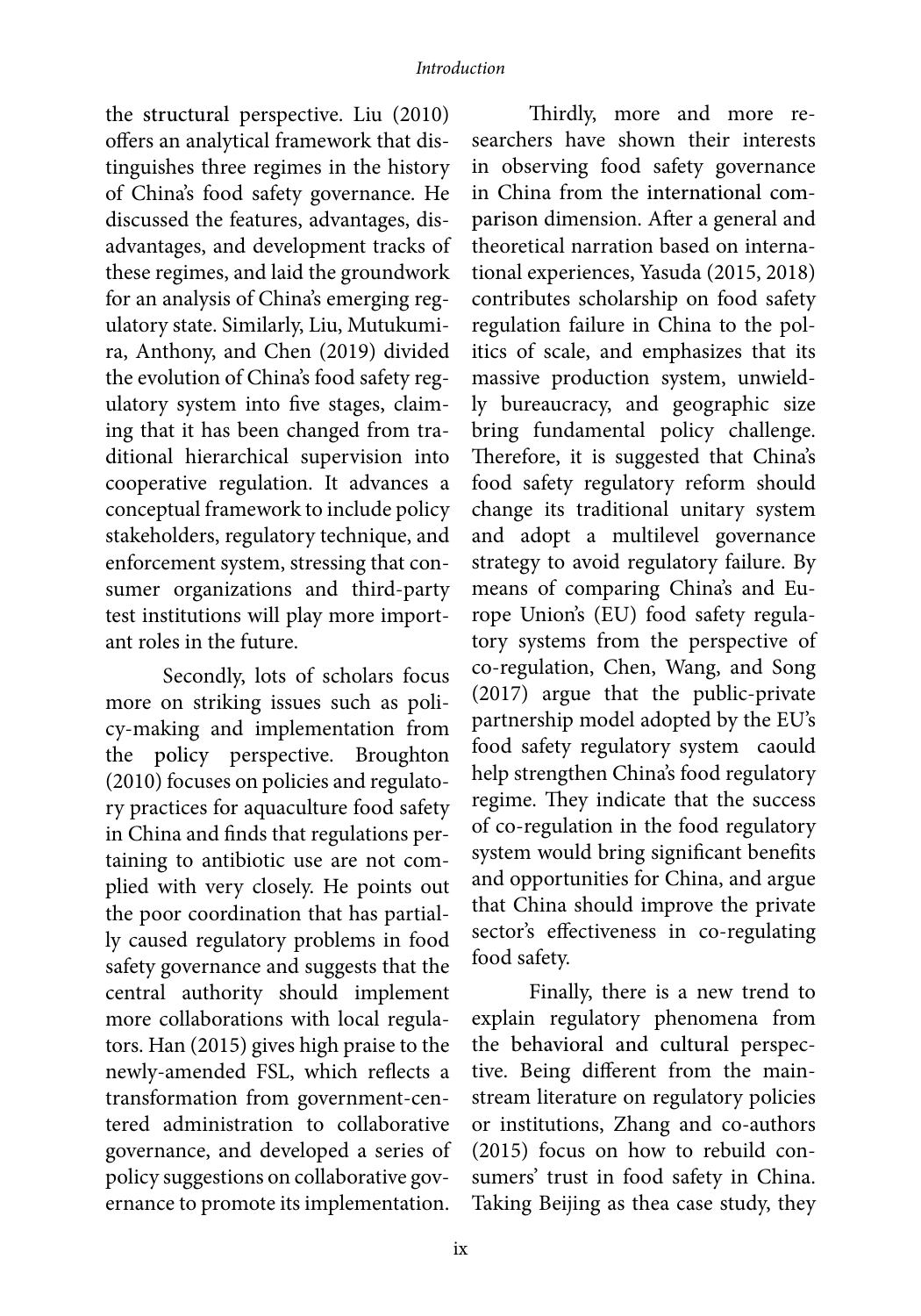find consumers' trust deficiency has become even worse, although their main trustworthy food safety information come from government. To ensure its sustainable and safe food supply, it is suggested that China should build its food safety trust system by relying more on market and societal organizations than a single source from government. Another important research focus is on the information dissemination via mass media and its impact on consumers' perceptions and purchasing behavior. By examining food scandals surrounding yogurt and jelly products, Peng and colleagues (2015) argue that the information disclosure of food scandals impacts consumers' expected functions and purchasing behavior. Meanwhile, the decline of food sales and negative impacts on a food brand's reputation can elicit food manufacturers to push quality improvement.

The above four campsareas of research help us understand and explain China's food safety regulatory system from diverse perspectives, but they are limited in depicting a comprehensive picture of China's food safety regulation. It is thus imperative to develop a more nuanced theoretical framework to better understand and explain China's food safety regulation.

# **2. Defining Fragmented Absorptive Regulation: A Conceptual Framework**

To introduce a new conceptual framework to understand any socioeconomic phenomenon, we

need to identify possible analytical dimensions first. Essentially, food safety regulation is a part of social regulation that should strike a balance among politics, industry and science. In addition, we can also examine social regulations from two major dimensions: *internal coordination* within the state and *external cooperation* outside the state.

Internal coordination generally includes two parts: the first is horizontal, which means policy coordination among various regulators in the same level of authority; the second is vertical part which indicates power distribution and sharing between central and local regulators among a multilevel government. If both parts are well-coordinated, we can define it as a coordinated regime; otherwise it is termed a fragmented regime.

For external collaboration, a system can be divided into two-fold, state-market relation and state-society regime, which stresses a mutual collaborative pattern among state, market, and society. When state can pursue an effective collaboration with both private firms and societal organizations, we regard it as a collaborative regime. However, if state can play a predominant role over market and societal organizations, it can be defined as an absorptive regime since governmental agency has a strong capacity to impose its impact to both sectors.

If we draw a table based on coordination and collaboration degree of those two dimensions, we can develop a matrix to define four types of regulatory regimes (see Table 1).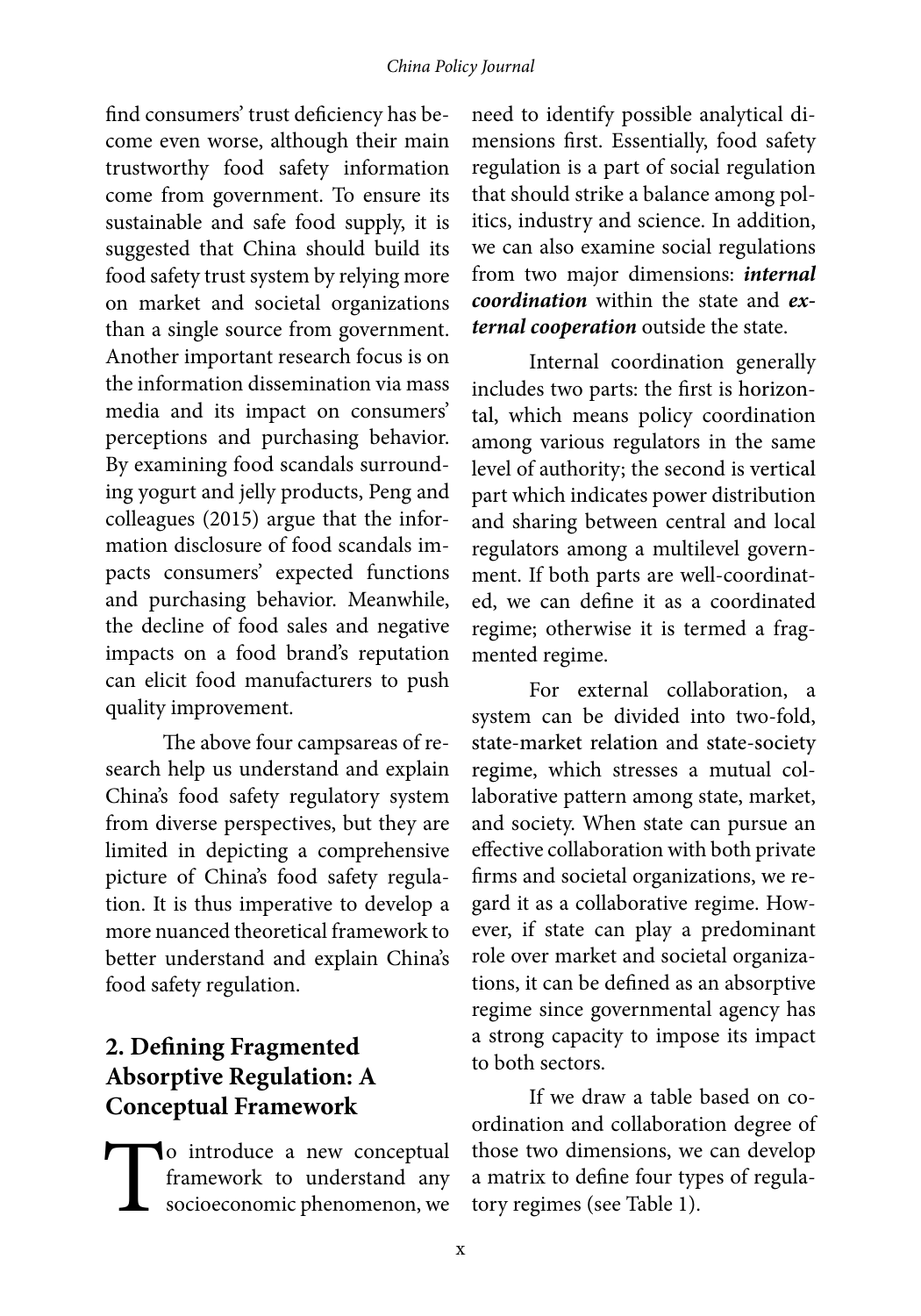| Dimension                 |      | Internal Coordination                                         |                                                                      |
|---------------------------|------|---------------------------------------------------------------|----------------------------------------------------------------------|
|                           |      | High                                                          | Low                                                                  |
| External<br>Collaboration | High | Coordinated-Collaborative<br>(E.g., financial regulation)     | Н<br>Fragmented-Collaborative<br>(E.g., environmental<br>regulation) |
|                           | Low  | ш<br>Coordinated-Absorptive<br>(E.g., drug safety regulation) | IV<br>Fragmented-Absorptive<br>(E.g., food safety regulation)        |

| Table 1. The Framework of Internal Coordination and External Collaboration |
|----------------------------------------------------------------------------|
|                                                                            |

A Type I regime (the coordinated-collaborative regulation) means there is a well-coordinated pattern among various regulators and a highly-collaborative model for those three sectors. A typical case for a Type I regime is China's current financial regulation, since its regulatory system is relatively centralized both in horizontal and vertical levels. Also, the Banking and Insurance Regulatory Commission has well-developed collaborations with related firms and social organizations.

In a Type II regime (the fragmented-collaborative regulation), the practice of China's recent environmental regulation demonstrates exactly how it is fragmented inside regulators but more cooperative among state, market, and social actors. Besides, as a highly-professional regulatory field, China has centralized its drug safety regulation both on horizontal and vertical levels for almost two decades, thus it may be coordinated for internal side; however, political participation in regulatory policy-making of pharmacies,

clinics, and industrial associations is still limited, which can be defined as a Type III regime of the coordinated-absorptive regulation.

Food safety regulation can be defined as a Type IV regime of the fragmented-absorptive regulation, which signifies a low coordinated internal system and a state-led external structure. On the horizontal level, although SAMR has become a leading actor in food safety regulation, the other two agencies (MARA and NHC) still have ambiguous and overlapping boundaries with SAMR on agricultural products safety regulation and food safety standard-setting. On the vertical level, there is still lack of a clear division of labor and power allocation system among the multilevel government, even if a more decentralized regime has been developed since 2008. Moreover, food manufacturers and firms have still weak capacity to voice their opinions in regulatory policy making due to the low concentration ratio of China's food industry. In contrast to the high involvement of citizens in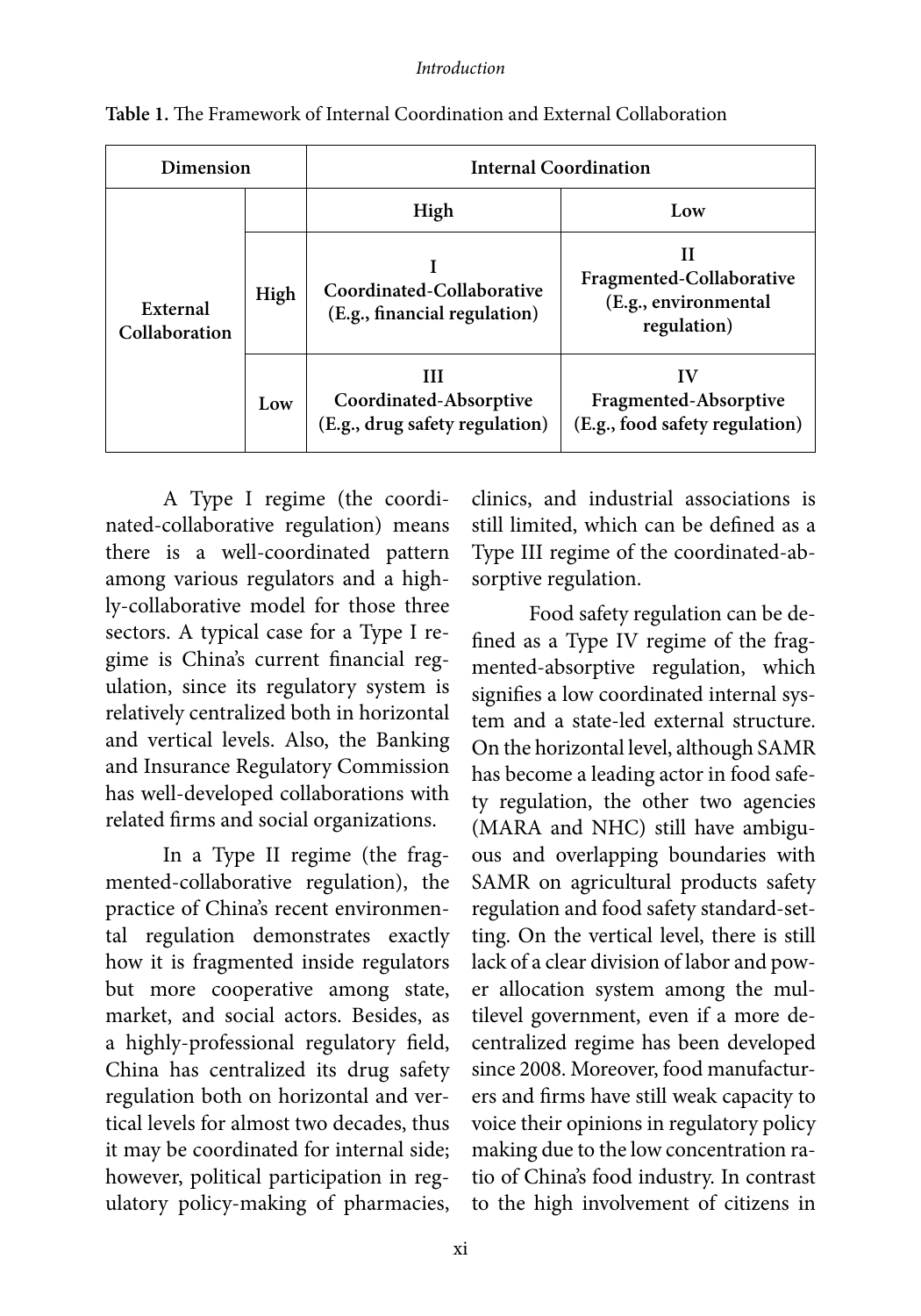### *China Policy Journal*

environmental and ecological protection, public participation in the food safety field is still inadequate due to its high professionalism and low collective mobilization of consumers.

Being different from the other three types of regulatory regimes, the fragmented-absorptive regulation has two seemingly contradictory sides: on one side, it demonstrates a relatively low efficiency regulatory process since it has to spend more policy resources on internal coordination. On the other side, in contrast to the weakness of market and social organizations, state capacity is stronger in accounting for its high state authority. Therefore, food safety regulation in China still seems like a state-centered model, but it is quite fragmented, so we cannot tell which organization can enforce its regulation on behalf of the state.

The concept of fragmented-absorptive regulation is insightful and useful to help us understand many unique phenomena and behaviors not only in food safety regulation in China, but also in many other sectors outside China as well. The five articles included in this special issue can be connected to the fragmented-absorptive regulation in some ways to reveal the logic and working processes of China's regulatory regime.

# **3. The Articles in This Special Issue**

The fragmentation-absorptive-<br>ness regulation framework is a<br>unique and complicated regulaness regulation framework is a unique and complicated regula-

tory regime which needs to be studied further. This special issue is particularly designed to help readers understand this new type of regulatory regime. The five articles included in this special issue explore China's food safety regulatory regime from diverse perspectives, which provide a blueprint to map the fundamental logic of this regime.

There are few studies to put China's food safety regulation in an international comparative context due to its unique characteristics; however, a multilevel governance approach should be an insightful perspective through which to observe the essential logic of China's food safety regulation. Yasuda's (2020) article makes a great attempt to compare China's food safety regulatory structure with its counterparts of EU, India, and the United States. He employed the concept of Macro-Governing Framework (MGF) to define the regulatory regimes of those four countries and regions: fragmented unitary (China), multilevel (EU), decentralized federal (India) and centralized federal (US). On the basis of this systematic comparison, he argues that each system has its advantage and weakness, so the reform of China's food safety regulatory regime should overcome its shortcomings based on its MGF. In fact, he mainly focuses on the internal part of China's food safety regulatory regime from both horizontal and vertical dimensions, which stresses how a fragmented system in a unitary system impacts its food safety regulatory effectiveness.

Although multiple-cases comparison is an insightful approach, it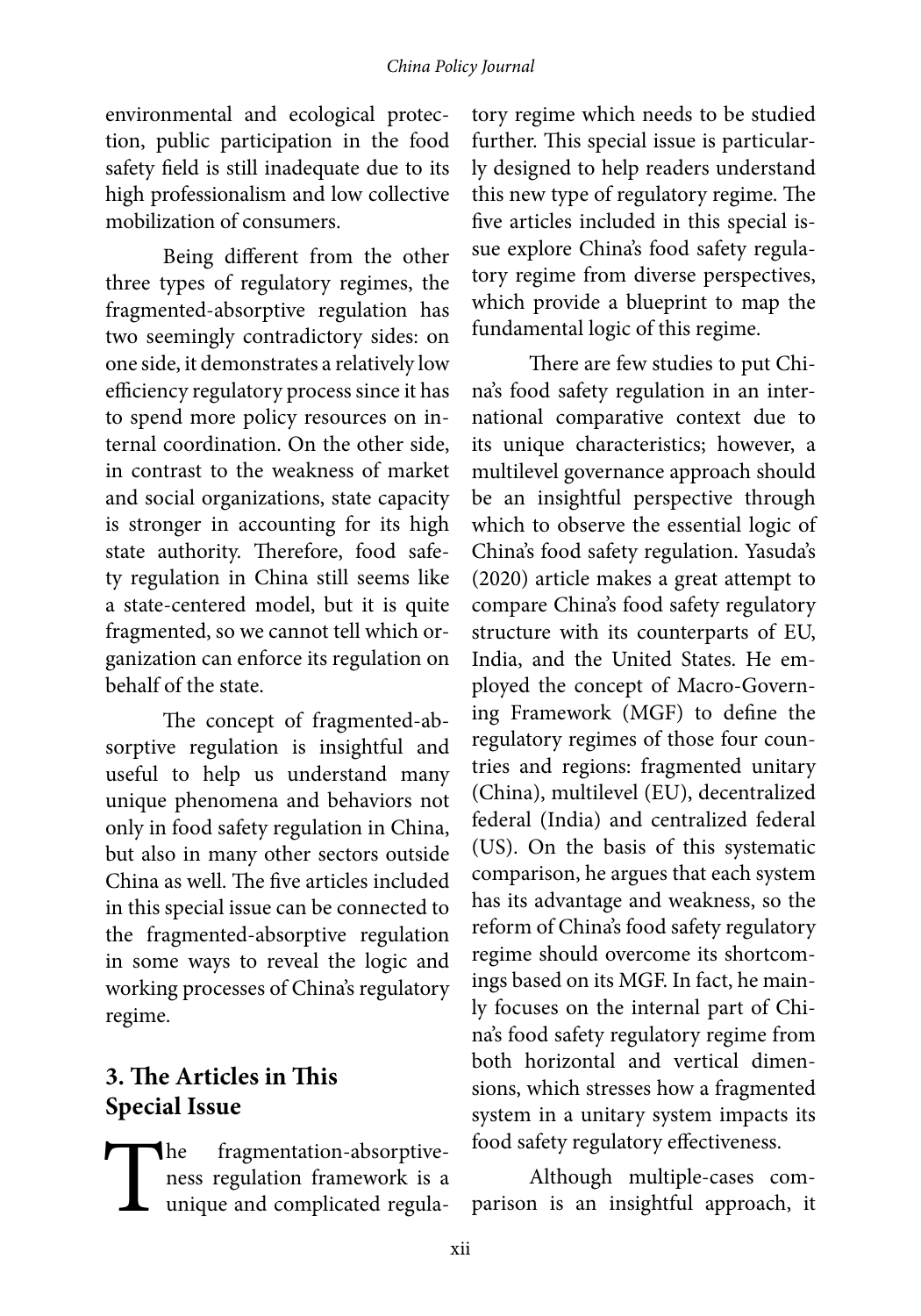is more profound to make a two-case comparison to explore any single country's situation. By employing an analytical framework of monitoring space, An (2020) discusses two important parameters for social organizations' monitoring in China and UK's food safety regulatory processes. She finds that in China, general public forces such as mass media and the public play an important role, while third-party certification bodies seem more significant in UK. The author contends that it is necessary for each country to maintain their monitoring space in terms of their own regulatory context. She defines the structural differences between both countries, which explain how their social forces influence state regulatory styles. She claims that China's social force seem less professional but more societal than in the UK; however, the effect of its monitoring process needs to be improved due to its weak policy impact. These findings can also be included into the fragmented-absorptive regulatory framework to explain the state-society interaction.

As An's (2020) article mentioned, both mass media and the public play a crucial role in China's food safety regulatory governance, but we are still curious about how news reports from mass media affect citizens' perceptions of food safety, which will impose social pressure on local regulatory reform (Liu & Ma 2016). Hongchuan Wang and Liang Ma (2020) use empirical data from a national survey and a dataset on media reported food safety scandals, exploring the effects of media coverage of food scandals on citizens' food safety

perceptions. Their findings suggest that the frequency and scale of media-reported scandals can greatly affect citizens' food safety perceptions. Citizens in cities with more media coverage of food scandals are less satisfied with food safety, which reveals that mass media play an important role in forging public perceptions of food safety. Actually, this finding is not surprising at all since it is a byproduct of the risk communication deficit in China's food safety regulation (Ma & Liu 2019). Since the regulatory authority has an apparent advantage over social actors in the fragmented-absorptive regulatory regime, it looks to produce a timely and friendly risk communication with mass media and individual citizens. Their policy implication to strengthen its communication capacity in mitigating citizens' concerns of food safety should be treated more seriously in the future.

To cope with food safety governance challenges, China has determined to build a more efficient regulatory system by restructuring its regulatory agencies since 2008. Most existing studies focus on horizontal coordination among multiple regulators, and few of them explore the restructuring process from the perspective of central-local relations. By observing the reconstruction of China food regulatory agencies in 333 prefecture-level cities, Zhipeng Liu and Peng Liu's (2020) article explores an interesting research question: what factors contribute to the acceptance of reform by a government and encourage that government to adopt agency reconstruction? It has changed our conventional impression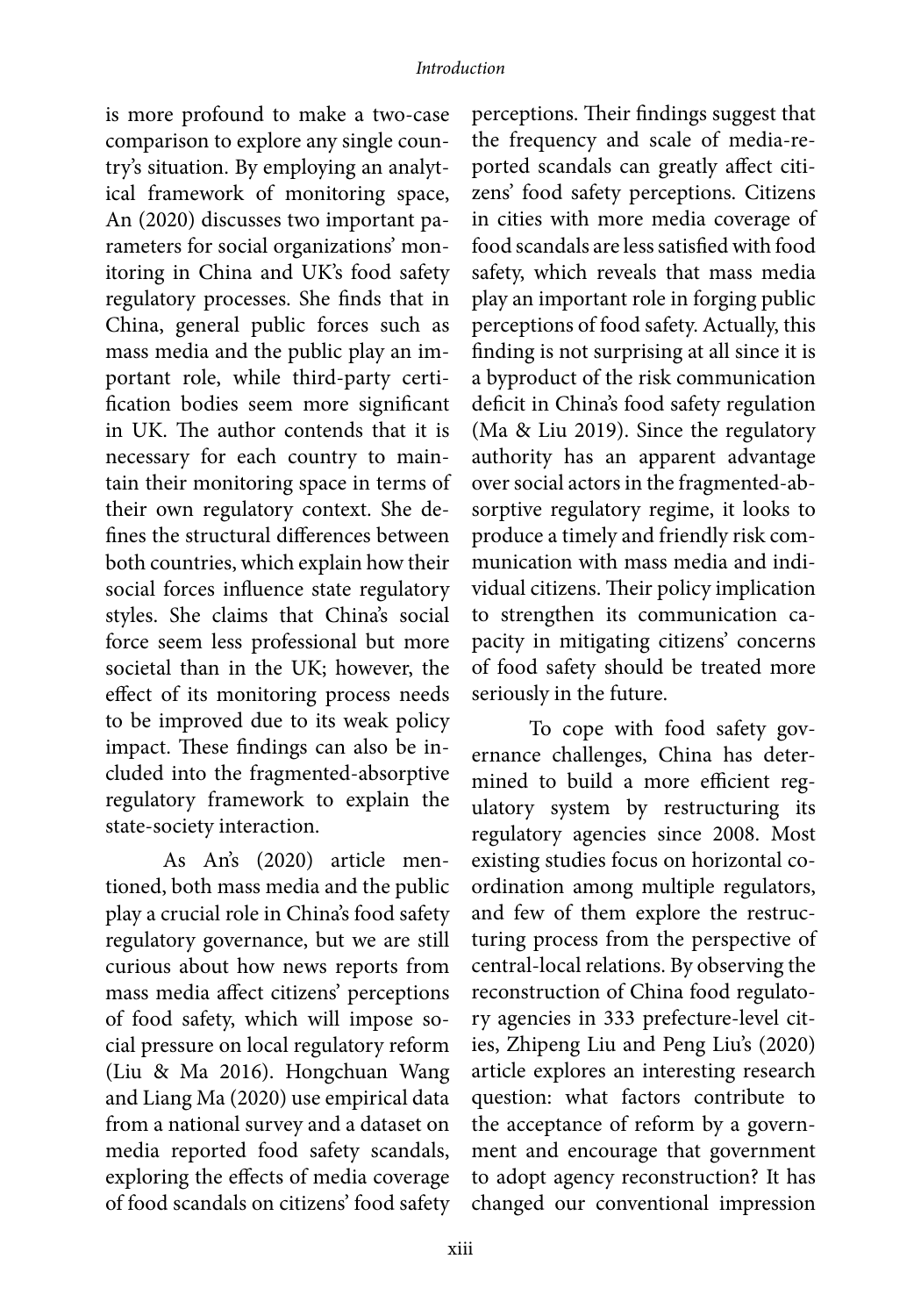that China's administrative agency setting should be exactly alike from central to township hierarchically because of its unitary system. They find that the scale of food markets, the abundance of regulatory resources, and policy learning pressure from surrounding cities are crucial factors to push any local authority to accept the central reform agenda. The purpose of this research is to explore what factors contribute to the chaotic and varied regulatory agency structures under China' unitary system, which help us understand the political logic of the fragmented-absorptive regulation more clearly.

All five articles in this issue have studied certain issues from a structural dimension, but we are still wondering about the evolutionary trajectory of the fragmented-absorptive regulatory regime in China's food safety governance. By using a social network analytic method, Guochong Xu and Longxia Huo (2020) attempt to draw a road map of the collaborative networks of Chinese food safety regulation from 2004 to 2017. They find the role of governmental agencies has gradually changed from dominant leader to key supporter. In addition, the former China Food and Drug Administration (CFDA) has become a crucial component within the regulatory network through which regulatory coordination has been effectively improved. Their main argument reveals that the early version of the fragmented-absorptive regulatory regime is even more fragmented and absorptive than the current version. Also, Chinese top leaders have realized the limitations and problems of this regulatory regime

and decided to improve it to adapt to new regulatory challenges. However, this reform process may be a long process due to its unique administrative regime, industrial structure, and civil society.

# **4. Conclusion**

The building of a Chinese regulatory state is an indispensable part of global regulatory reform, which has raised a series of novel queslatory state is an indispensable part of global regulatory reform, which has raised a series of novel questions to be studied by scholars. How can one build an effective and independent regulatory state? Why do regulatory regimes in different sectors differ from each other? How do we understand regulatory fragmentation phenomena in a unitary Party-state like China? How should we define and perceive the roles of market and social actors in the regulatory state building? If scholars can provide convincing answers to these research questions and make comparisons with other countries, they can produce new knowledge and theories to enrich our understanding of regulatory governance.

We introduce a typology matrix to define the regulatory regime from the dimensions of internal coordination and external collaboration. It is interesting that there are four types of regulatory regimes in different sectors within a single regulatory state. While the coordinated-collaborative mode of regulation might be the most ideal situationmodel, it also faces challenges in maintaining and sustaining its regulatory capacity. Similarly, the other three types of regulatory regimes face differ-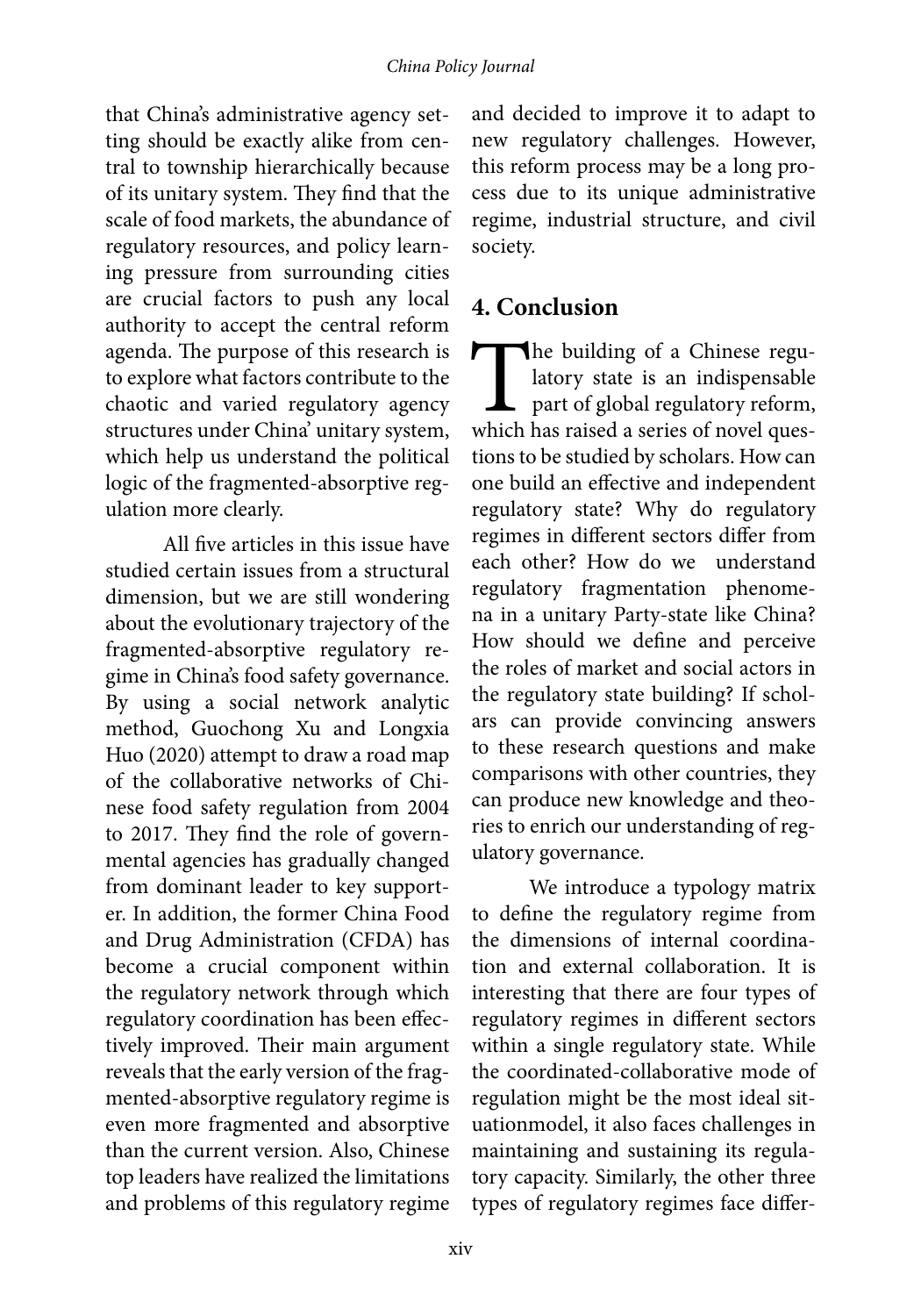ent challenges in regulating their industries. In other words, this conceptual framework is a generic model to depict any regulatory regime in a multilevel and multi-actor society.

We developed the conceptual framework of the fragmented-absorptive regulation to try to explore the questions above based on empirical studies on China's food safety regulation. In the food safety regulation field, the fragmented-absorptive regulation is among the most appropriate attempts to describe the current situation since it reveals the core characteristics of food safety regulation from both dimensions. The five articles in this special issue discussed key research questions on China's food safety regulation, and all of their foci and findings can be included into the fragmented-absorptive regulatory framework despite the fact that they differ with each other in research design, empirical data, and research method. We thus believe the framework can be a useful conceptual framework to understand China's food safety regulatory governance. Also, by classifying regulatory regimes into the two dimensions, the internal coordination and external collaboration, we can explore the dynamics of the changing processes of regulatory reforms. For instance, food safety regulation in China can be improved upon through either strengthening internal coordination (e.g., structural changes both vertically and horizontally) or facilitating external collaboration (e.g., cross-boundary governance with industries, consumers, and/or media), or both.

Certainly this new conceptual framework has a great potential to be improved upon in future studies, and a series of issues like the measurement of fragmentation and absorptiveness, the driving forces to foster this regime, the transformation and future development of the fragmented-absorptive regulation, and the extension of this conceptual framework to other sectors could be explored. We call for future studies to pay attention to this conceptual framework and use it in empirical explorations. Hopefully this conceptual framework will not only make sense to understand and explain China's food safety regulations, but also provide insightful to understand regulatory reforms in other sectors and countries.

### **References**

An, Y. (2020). Evaluating the ""Monitoring Space"" in Food Safety Regulation: A Comparison Between China and the United Kingdom. China Policy Journal, 2(1). [https://doi.org/10.18278/cpj.2.1.2](https://doi.org/10.18278/cpj.2.1.2 )

Broughton, E. I., & Walker, D. G. (2010). Policies and practices for aquaculture food safety in China. Food Policy, 35(5), 471-478. https://www.sciencedirect.com/ science/article/abs/pii/S0306919210000606.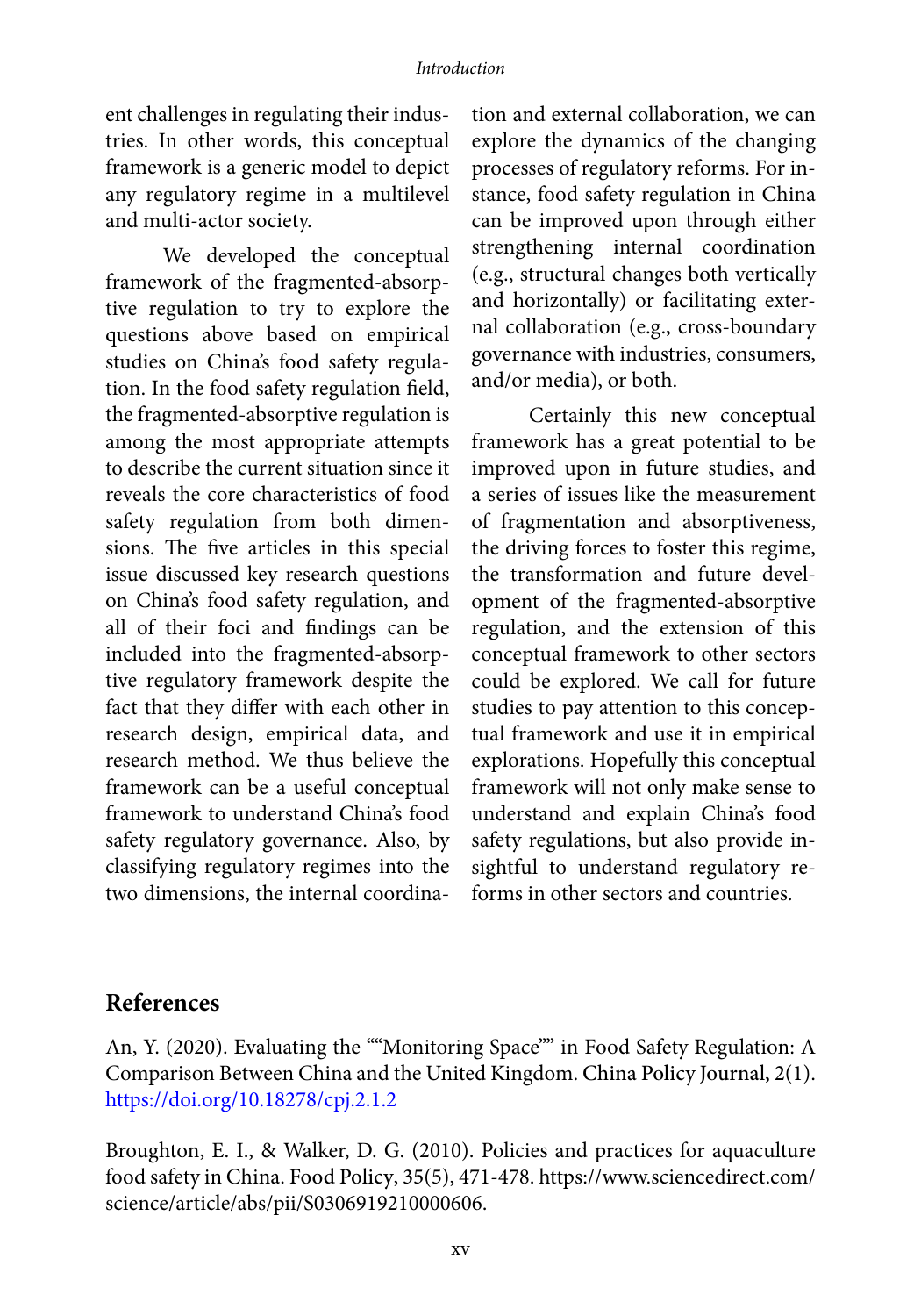### *China Policy Journal*

Han, Y. (2015). A Legislative Reform for the Food Safety System of China: A Regulatory Paradigm Shift and Collaborative Governance. Food and Drug Law Journal, 70(3), 453-480. Retrieved August 15, 2021, from https://www.jstor.org/stable/26661075

Liu, P. (2010). Tracing and periodizing China's food safety regulation: A study on China's food safety regime change. Regulation & Governance, 4(2), 244-260.

Liu, P., & Ma, L. (2016). Food scandals, media exposure, and citizens' safety concerns: A multilevel analysis across Chinese cities. Food Policy, 63, 102-111. [https://](https://doi.org/http://dx.doi.org/10.1016/j.foodpol.2016.07.005 ) [doi.org/http://dx.doi.org/10.1016/j.foodpol.2016.07.005](https://doi.org/http://dx.doi.org/10.1016/j.foodpol.2016.07.005 )

Liu, Z., & Liu, P. (2020). The Antecedents of Restructuring of Regulatory Agencies: An Empirical Study of Prefecture-Level Food Regulation Departments in China. China Policy Journal, 2(1). [https://doi.org/10.18278/cpj.2.1.4](https://doi.org/10.18278/cpj.2.1.4 )

Liu, Z., Mutukumira, A. N., & Chen, H. (2019). Food safety governance in China: From supervision to coregulation. Food Science & Nutrition, 7(12), 4127-4139.

Ma, L., & Liu, P. (2019). Missing links between regulatory resources and risk concerns: Evidence from the case of food safety in China. Regulation & Governance, 13(1), 35-50. [https://doi.org/doi:10.1111/rego.12160](https://doi.org/doi:10.1111/rego.12160 )

Mol, A. P. (2014). Governing China's food quality through transparency: A review. Food Control, 43, 49-56. [https://www.sciencedirect.com/science/article/abs/pii/](https://www.sciencedirect.com/science/article/abs/pii/S0956713514001030.) [S0956713514001030.](https://www.sciencedirect.com/science/article/abs/pii/S0956713514001030.)

Peng, Y., Li, J., Xia, H., Qi, S., & Li, J. (2015). The effects of food safety issues released by we media on consumers' awareness and purchasing behavior: A case study in China. Food Policy, 51, 44-52.

Wu, X., Yang, D. L., & Chen, L. (2017). The Politics of Quality-of-Life Issues: Food Safety and Political Trust in China. Journal of Contemporary China, 26(106), 1-15. [https://doi.org/10.1080/10670564.2017.1274827](https://doi.org/10.1080/10670564.2017.1274827 )

Wang, H., & Ma, L. (2020). Media Coverage and Citizens'' Perceptions of Food Safety in Urban China. China Policy Journal, 2(1). [https://doi.org/10.18278/](https://doi.org/10.18278/cpj.2.1.3 ) [cpj.2.1.3](https://doi.org/10.18278/cpj.2.1.3 )

Xu, G., & Huo, L. (2020). From Administrative Domination to Administrative Leadership: The Evolution of Food Safety Collaborative Regulation in China. China Policy Journal, 2(1). [https://doi.org/10.18278/cpj.2.1.5](https://doi.org/10.18278/cpj.2.1.5 )